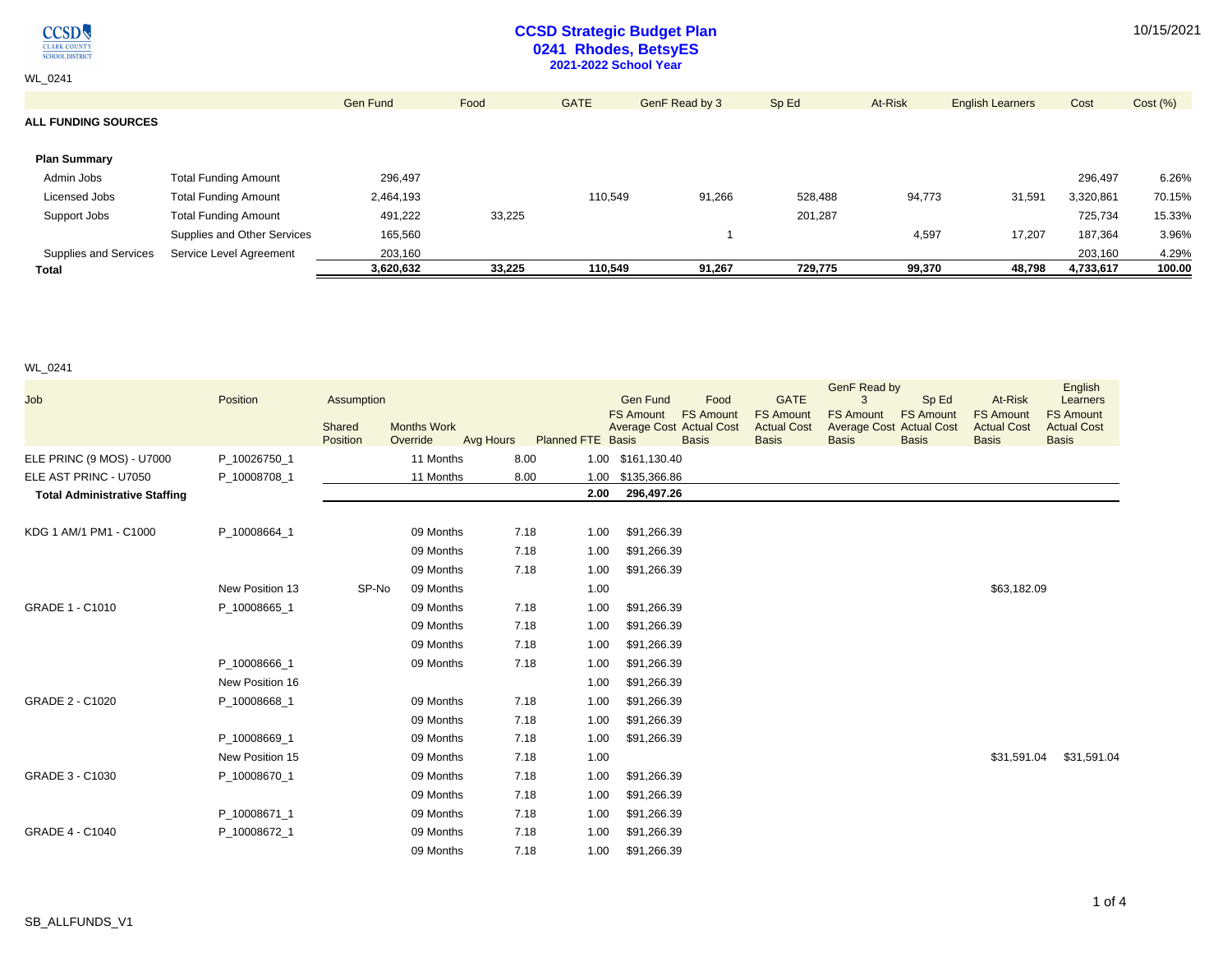$\underset{\frac{\text{CIARK COUNTY}}{\text{CIARK COUNTY}}} {\underset{\text{SCHOOL DISTRICT}}{\text{OUSTRICT}}}$ 

WL\_0241

# **CCSD Strategic Budget Plan 0241 Rhodes, BetsyES 2021-2022 School Year**

|                                  |                 |            |                    |           |                          |                                     |                          |                                 | GenF Read by                                        |                          |                             | English                      |
|----------------------------------|-----------------|------------|--------------------|-----------|--------------------------|-------------------------------------|--------------------------|---------------------------------|-----------------------------------------------------|--------------------------|-----------------------------|------------------------------|
| Job                              | Position        | Assumption |                    |           |                          | <b>Gen Fund</b><br><b>FS Amount</b> | Food<br><b>FS Amount</b> | <b>GATE</b><br><b>FS Amount</b> | 3                                                   | Sp Ed                    | At-Risk<br><b>FS Amount</b> | Learners<br><b>FS Amount</b> |
|                                  |                 | Shared     | <b>Months Work</b> |           |                          | <b>Average Cost Actual Cost</b>     |                          | <b>Actual Cost</b>              | <b>FS Amount</b><br><b>Average Cost Actual Cost</b> | <b>FS Amount</b>         | <b>Actual Cost</b>          | <b>Actual Cost</b>           |
|                                  |                 | Position   | Override           | Avg Hours | <b>Planned FTE Basis</b> |                                     | <b>Basis</b>             | <b>Basis</b>                    | <b>Basis</b>                                        | <b>Basis</b>             | <b>Basis</b>                | <b>Basis</b>                 |
|                                  |                 |            | 09 Months          | 7.18      | 1.00                     | \$91,266.39                         |                          |                                 |                                                     |                          |                             |                              |
| GRADE 5 - C1050                  | P_10008674_1    |            | 09 Months          | 7.18      | 1.00                     | \$91,266.39                         |                          |                                 |                                                     |                          |                             |                              |
|                                  |                 |            | 09 Months          | 7.18      | 1.00                     | \$91,266.39                         |                          |                                 |                                                     |                          |                             |                              |
|                                  |                 |            | 09 Months          | 7.18      | 1.00                     | \$91,266.39                         |                          |                                 |                                                     |                          |                             |                              |
|                                  | New Position 19 |            | 09 Months          | 7.18      | 1.00                     | \$91,266.39                         |                          |                                 |                                                     |                          |                             |                              |
| ART, ELEM - C1100                | P_10008675_1    |            | 09 Months          | 7.18      | 1.00                     | \$91,266.39                         |                          |                                 |                                                     |                          |                             |                              |
| MUSIC, ELEM - C1250              | P_10008676_1    |            | 09 Months          | 7.18      | 1.00                     | \$91,266.39                         |                          |                                 |                                                     |                          |                             |                              |
| PHYSICAL ED - C1260              | P_10008677_1    |            | 09 Months          | 7.18      | 1.00                     | \$91,266.39                         |                          |                                 |                                                     |                          |                             |                              |
| HUMANITIES, ELEM - C1400         | P_10008678_1    |            | 09 Months          | 7.18      | 1.00                     | \$91,266.39                         |                          |                                 |                                                     |                          |                             |                              |
| ECSE AUTISM-KIDS - C6031         | P_10008680_1    |            | 09 Months          | 7.18      | 1.00                     |                                     |                          |                                 |                                                     | \$74,114.68              |                             |                              |
| EARLY CHILD INCLU - C6032        | P_20001095_1    |            | 09 Months          | 7.18      | 1.00                     |                                     |                          |                                 |                                                     | \$116,015.48             |                             |                              |
|                                  |                 |            | 09 Months          | 7.18      | 1.00                     |                                     |                          |                                 |                                                     | \$99,619.23              |                             |                              |
| AUTISM IMPAIRED - C6040          | P_10008681_1    |            | 09 Months          | 7.18      | 1.00                     |                                     |                          |                                 |                                                     | \$99,619.23              |                             |                              |
| GEN RR ELEM - C6050              | P_10008682_1    |            | 09 Months          | 7.18      | 1.00                     |                                     |                          |                                 |                                                     | \$68,648.39              |                             |                              |
|                                  |                 |            | 09 Months          | 7.18      | 1.00                     |                                     |                          |                                 |                                                     | \$70,471.37              |                             |                              |
| GATE ELEM - C6130                | P_10008685_1    |            | 09 Months          | 7.18      | 1.00                     |                                     |                          | \$110,549.19                    |                                                     |                          |                             |                              |
| COUNSELOR/ELE - C8000            | P_10008686_1    |            | 09 Months          | 7.18      | 1.00                     | \$91,266.39                         |                          |                                 |                                                     |                          |                             |                              |
| K-12 LIBRARY - C8040             | P_20007908_1    |            | 09 Months          | 7.18      | 1.00                     | \$91,266.39                         |                          |                                 |                                                     |                          |                             |                              |
| RBG3 LEARNING STR - C8112        | P_10008687_1    |            | 09 Months          | 7.18      | 1.00                     |                                     |                          |                                 | \$91,266.39                                         |                          |                             |                              |
| <b>Total Licensed Staffing</b>   |                 |            |                    |           | 37.00                    |                                     |                          | \$2,464,192.53 \$110,549.19     |                                                     | \$91,266.39 \$528,488.38 | \$94,773.13                 | \$31,591.04                  |
|                                  |                 |            |                    |           |                          |                                     |                          |                                 |                                                     |                          |                             |                              |
| FRST AID/SFTY AST - N0090        | P_10008688_1    |            | 09 Months          | 6.00      | 0.55                     | \$33,519.55                         |                          |                                 |                                                     |                          |                             |                              |
|                                  | P_10008689_1    |            | 09 Months          | 1.00      | 0.09                     | \$4,276.80                          |                          |                                 |                                                     |                          |                             |                              |
| SCHOOL AIDE - N0100              | P_20008789_1    |            | 10 Months          | 7.00      | 0.74                     | \$36,057.54                         |                          |                                 |                                                     |                          |                             |                              |
| LIBRARY AIDE - N0105             | New Position 21 |            | 09 Months          | 4.10      | 0.38                     | \$22,658.48                         |                          |                                 |                                                     |                          |                             |                              |
| ELEM SCHOOL CLERK - N0143        | P_10008691_1    |            | 11 Months          | 8.00      | 0.91                     | \$57,658.61                         |                          |                                 |                                                     |                          |                             |                              |
| SPTA II - N0162                  | P_10008693_1    |            | 09 Months          | 6.00      | 0.55                     |                                     |                          |                                 |                                                     | \$29,519.56              |                             |                              |
|                                  |                 |            | 09 Months          | 6.00      | 0.55                     |                                     |                          |                                 |                                                     | \$38,346.03              |                             |                              |
|                                  | P_10008695_1    |            | 09 Months          | 6.50      | 0.60                     |                                     |                          |                                 |                                                     | \$35,053.31              |                             |                              |
|                                  |                 |            | 09 Months          | 6.50      | 0.60                     |                                     |                          |                                 |                                                     | \$39,328.87              |                             |                              |
|                                  | New Position 20 |            | 09 Months          | 1.00      | 0.09                     | \$4,378.94                          |                          |                                 |                                                     |                          |                             |                              |
| PE INSTR ASST - N0179            | P_10008698_1    |            | 09 Months          | 6.00      | 0.55                     | \$29,348.81                         |                          |                                 |                                                     |                          |                             |                              |
|                                  | P_10008699_1    |            | 09 Months          | 1.00      | 0.09                     | \$3,581.68                          |                          |                                 |                                                     |                          |                             |                              |
| <b>INSTRUCTIONAL AST - N0190</b> | P_10008700_1    |            | 09 Months          | 5.00      | 0.46                     |                                     |                          |                                 |                                                     | \$25,909.42              |                             |                              |
|                                  |                 |            | 09 Months          | 5.00      | 0.46                     |                                     |                          |                                 |                                                     | \$25,909.42              |                             |                              |
|                                  | P_10008701_1    |            | 09 Months          | 1.00      | 0.09                     |                                     |                          |                                 |                                                     | \$3,610.13               |                             |                              |
|                                  |                 |            | 09 Months          | 1.00      | 0.09                     |                                     |                          |                                 |                                                     | \$3,610.13               |                             |                              |
| SCH OFFICE MANAGE - N0310        | P_10008702_1    |            | 11 Months          | 8.00      | 0.91                     | \$70,998.01                         |                          |                                 |                                                     |                          |                             |                              |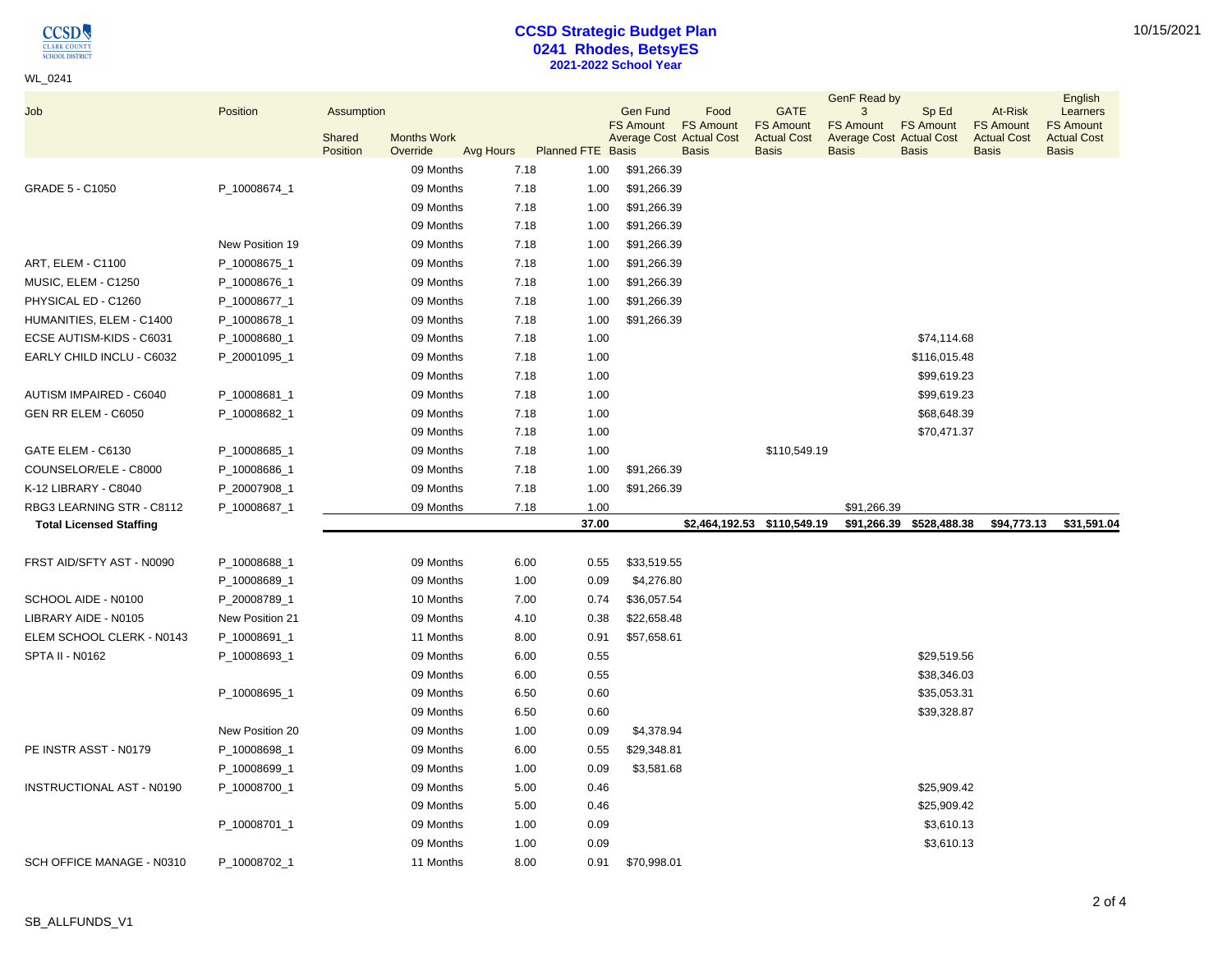**CCSD** CLARK COUNTY

WL\_0241

## **CCSD Strategic Budget Plan 0241 Rhodes, BetsyES 2021-2022 School Year**

|                               |                 |                           |                                |           |                          |                                 |                  |                                    | GenF Read by                             |                  |                                    | English                            |
|-------------------------------|-----------------|---------------------------|--------------------------------|-----------|--------------------------|---------------------------------|------------------|------------------------------------|------------------------------------------|------------------|------------------------------------|------------------------------------|
| Job                           | Position        | Assumption                |                                |           |                          | <b>Gen Fund</b>                 | Food             | <b>GATE</b>                        | 3                                        | Sp Ed            | At-Risk                            | Learners                           |
|                               |                 |                           |                                |           |                          | <b>FS Amount</b>                | <b>FS Amount</b> | <b>FS Amount</b>                   | <b>FS Amount</b>                         | <b>FS Amount</b> | <b>FS Amount</b>                   | <b>FS Amount</b>                   |
|                               |                 | Shared<br><b>Position</b> | <b>Months Work</b><br>Override | Avg Hours | <b>Planned FTE Basis</b> | <b>Average Cost Actual Cost</b> | <b>Basis</b>     | <b>Actual Cost</b><br><b>Basis</b> | <b>Average Cost Actual Cost</b><br>Basis | <b>Basis</b>     | <b>Actual Cost</b><br><b>Basis</b> | <b>Actual Cost</b><br><b>Basis</b> |
|                               |                 |                           |                                |           |                          |                                 |                  |                                    |                                          |                  |                                    |                                    |
| COMPUTER TECH I - N1555       | New Position 22 |                           | 10 Months                      | 4.00      | 0.42                     | \$35,887.66                     |                  |                                    |                                          |                  |                                    |                                    |
| SR FOOD SRVC WRKR - N5030     | P 10024253 1    |                           | 09 Months                      | 5.50      | 0.51                     |                                 | \$33,225.30      |                                    |                                          |                  |                                    |                                    |
| CUSTODIAN - N8040             | P 10008703 1    |                           | 12 Months                      | 8.00      | 1.00                     | \$52,915.94                     |                  |                                    |                                          |                  |                                    |                                    |
|                               | P 10008704 1    |                           | 12 Months                      | 7.00      | 0.88                     | \$47,283.79                     |                  |                                    |                                          |                  |                                    |                                    |
| <b>HD CUST I - N8110</b>      | P 10008705 1    |                           | 12 Months                      | 8.00      | 1.00                     | \$66,045.48                     |                  |                                    |                                          |                  |                                    |                                    |
| PARA PRO - CTT - N9909        | No Position     |                           | 12 Months                      | 4.98      | 1.00                     | \$26,611.00                     |                  |                                    |                                          |                  |                                    |                                    |
| <b>Total Support Staffing</b> |                 |                           |                                |           |                          | 12.56 \$491,222.29              | \$33.225.30      |                                    |                                          | \$201,286.87     |                                    |                                    |

## WL\_0241

| <b>Job</b>              | <b>Position</b> | Days of Add-<br>On Hours | Add-On Hours Extra Hours Hours | Days of Extra | Add-On Note | <b>Extra Note</b> |
|-------------------------|-----------------|--------------------------|--------------------------------|---------------|-------------|-------------------|
| <b>Add-On and Extra</b> |                 |                          |                                |               |             |                   |

**Total Add-On and Extra**

#### WL\_0241

| <b>Budget</b>   |   | <b>Budget</b>                | <b>Budget</b> | <b>Budget</b>           | (% )                     |
|-----------------|---|------------------------------|---------------|-------------------------|--------------------------|
| <b>Gen Fund</b> | 3 |                              |               | <b>English Learners</b> |                          |
|                 |   |                              |               |                         |                          |
|                 |   |                              |               |                         | 2.45%                    |
|                 |   |                              |               | \$17,206.96             | 9.18%                    |
|                 |   | \$0.61                       |               |                         | 88.36%                   |
|                 |   | \$0.61                       |               | \$17,206.96             | 100.00%                  |
|                 |   |                              |               |                         |                          |
| <b>Gen Fund</b> |   |                              |               |                         |                          |
|                 |   |                              |               |                         |                          |
|                 |   |                              |               |                         |                          |
| 1,959.60        |   |                              |               |                         |                          |
|                 |   | \$165,559.51<br>\$165,559.51 | GenF Read by  | At-Risk                 | \$4,596.87<br>\$4,596.87 |